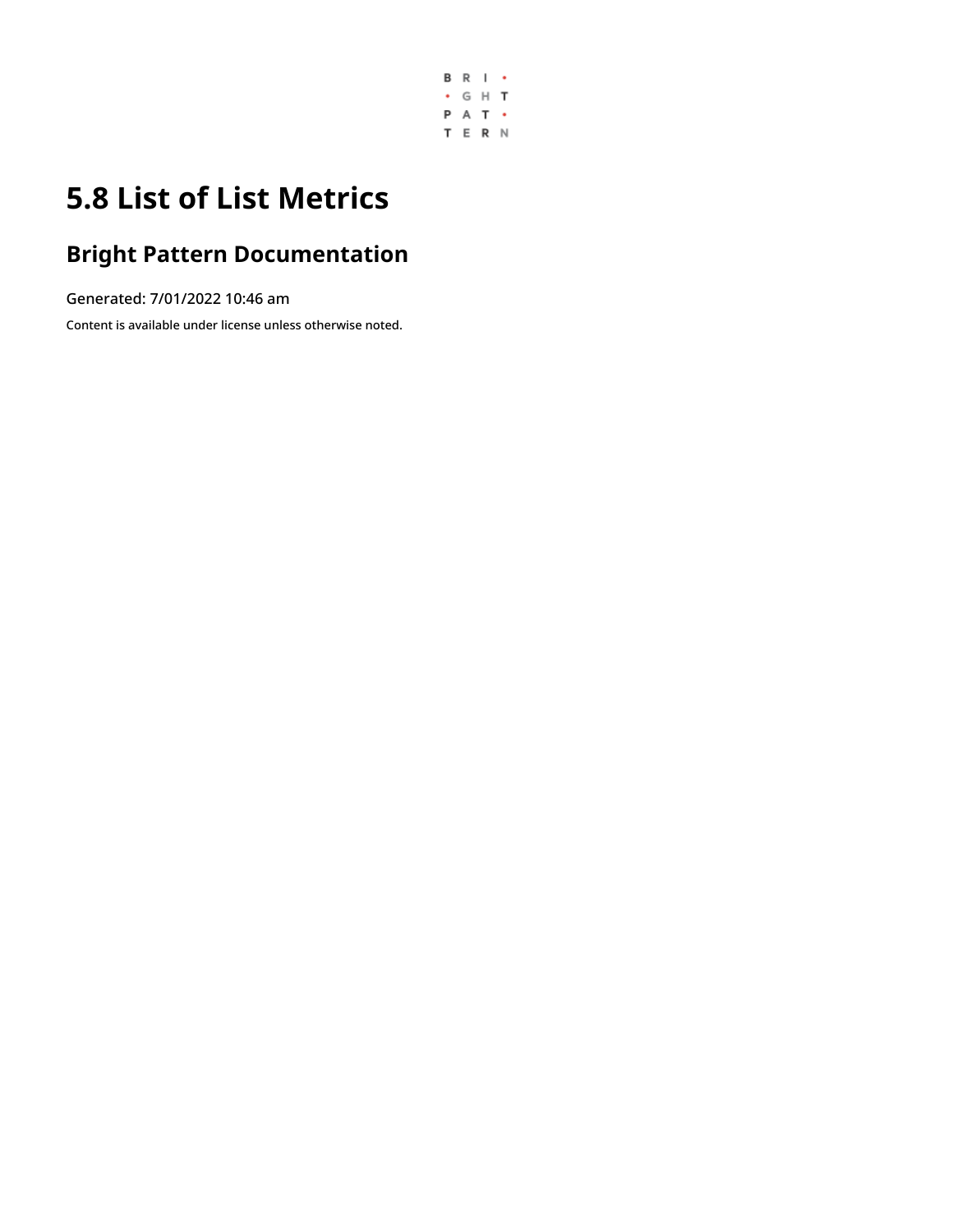### **Table of Contents**

<span id="page-1-0"></span>

| Table of Contents |  |
|-------------------|--|
| <b>Lists View</b> |  |
|                   |  |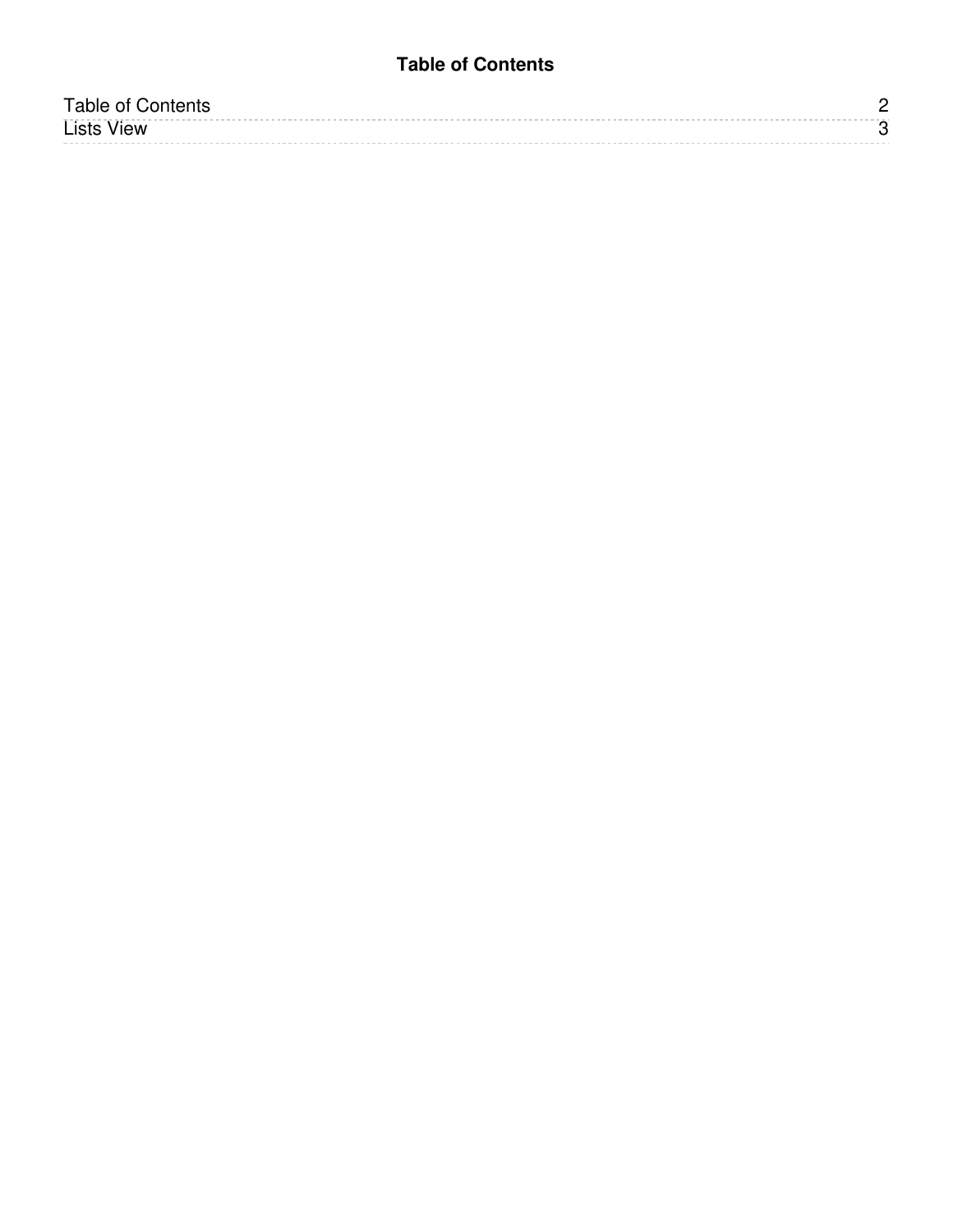# <span id="page-2-0"></span>**Lists View**

[Real-time](https://help.brightpattern.com/5.8:Supervisor-guide/ListofListMetrics/?action=html-localimages-export#topic_reporting-reference-guide.2Finformationaboutmetrics) metrics for specific lists within a selected campaign are displayed in the lower section of your Agent Desktop in a table called *Lists*. To view these metrics, first select the desired campaign in theGeneral Campaign Metrics View. The *Lists* table will show all lists associated with the selected campaign in [alphabetical](https://help.brightpattern.com/5.8:Supervisor-guide/ListofListMetrics/?action=html-localimages-export#topic_supervisor-guide.2Fgeneralcampaignmetricsview) order.

| Lists               |                |                          |                        |              |                      |    |
|---------------------|----------------|--------------------------|------------------------|--------------|----------------------|----|
| Name                | <b>Enabled</b> | Ratio                    | Completed              | Order        | <b>Total Records</b> |    |
| List_quota.csv      |                | 1                        | $\overline{0}$         | $\mathbf{1}$ |                      | 50 |
|                     |                |                          |                        |              |                      |    |
|                     |                |                          |                        |              |                      |    |
|                     |                |                          |                        |              |                      |    |
| List_quota.csv      |                |                          |                        |              |                      |    |
| 100                 |                |                          |                        |              |                      |    |
| 80<br>60            |                |                          | auto                   |              |                      |    |
| 40                  |                |                          | remaining              |              |                      |    |
| 20                  |                |                          | scheduled<br>completed |              |                      |    |
| 0                   |                |                          |                        |              |                      |    |
| $\overline{2}$<br>0 | 5<br>3<br>4    | 6<br>$\overline{7}$<br>8 |                        |              |                      |    |
| Completed %         |                | 0                        | Attempted %            |              | o                    |    |

#### Campaign Lists View

Like the General [Campaign](https://help.brightpattern.com/5.8:Supervisor-guide/ListofListMetrics/?action=html-localimages-export#topic_supervisor-guide.2Fgeneralcampaignmetricsview) Metrics view, Lists View also has a section where you can define a set of custom metrics for each list-campaign association individually. To define a custom view for a particular list, first select this list in the general list metrics view. Then, click the **down arrow T** and select the desired "add" or "hide" options.

Metrics available in the Lists View are a subset of the campaign metrics focused on records (as opposed to call attempts), except that they only apply to records of an individual list within the selected campaign. For descriptions of these metrics, see section List of List [Metrics](https://help.brightpattern.com/5.8:Supervisor-guide/ListofListMetrics/?action=html-localimages-export#topic_supervisor-guide.2Flistoflistmetrics).

The following data is specific to the campaign list view:

- Parameter *Enabled* is an indication of whether the given list is currently enabled or disabled within the selected campaign. For more information, see section **Enabling and Disabling Lists within a [Campaign](https://help.brightpattern.com/5.8:Supervisor-guide/ListofListMetrics/?action=html-localimages-export#topic_supervisor-guide.2Fenablinganddisablinglistswithinacampaign)**.
- Parameter *Order* means the order in which this list will be used within the given campaign relative to the other lists assigned to the same campaign. This is a static property defined in the campaign [configuration](https://help.brightpattern.com/5.8:Supervisor-guide/ListofListMetrics/?action=html-localimages-export#topic_contact-center-administrator-guide.2Fliststab). Records from lists with the same order will be dialed in a round-robin fashion.
- For lists with the same*Order* (see above), parameter *Ratio* defines the ratio at which records from these lists will be attempted. For example, if you have two lists with order 1, the first list has a ratio set to 2 and the second list has a ratio set to 3. Two records from the first list will be attempted, then three records from the second list will be attempted, then two records from the first list will be attempted, and so forth. This is a static property defined in the campaign [configuration](https://help.brightpattern.com/5.8:Supervisor-guide/ListofListMetrics/?action=html-localimages-export#topic_contact-center-administrator-guide.2Fliststab).